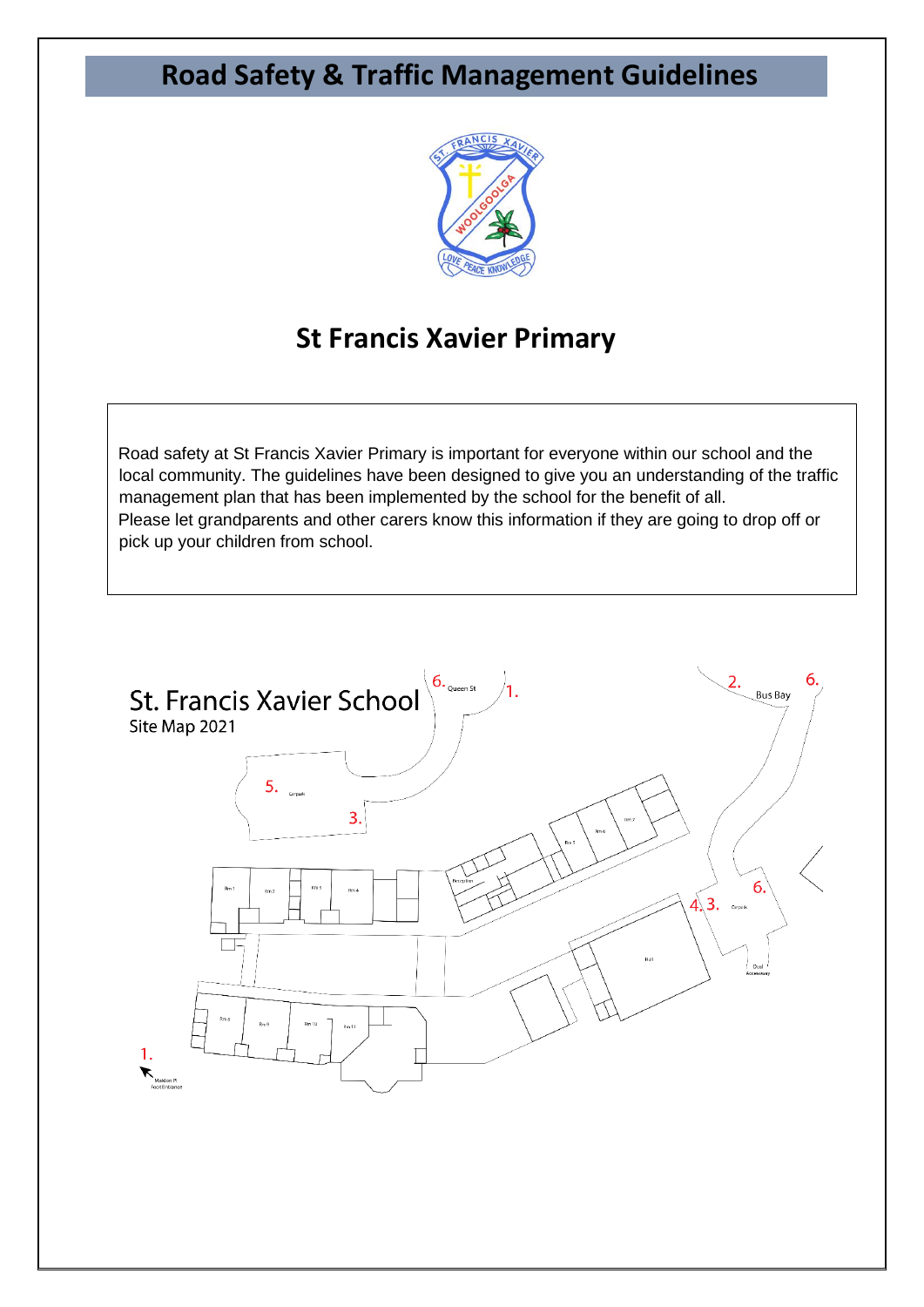### 1. Car Drop Off and Pick-up

Queen St and Maldon Place entries are the designated car drop off and pick-up zones for our students. Students should be independent in being able to exit or enter a vehicle from either of these designated drop off or pick-up zones. Parents/carers should not exit their vehicles to assist their children exiting or entering the vehicle at the Queen St zone unless parked outside the restricted areas. Parents/carers are to ensure parking is not blocking any driveways at either zone.

\*\*Entry to the staff carpark is not permitted unless accessing the disabled parking.

**Afternoon Pick-up:** The pick-up period generally runs from 3.10 pm to 3:30 pm







#### 2. Bus Zone

The Bus Zone operates Monday to Friday from 8.00am to 9.30am and from 2.30 pm to 4.00pm.

Children are expected to get onto the bus in an orderly manner, remain seated until the bus stops and behave appropriately at all times. Misbehaviour is a serious matter and will be dealt with by the Bus Proprietor and/or the School. There is a 'Code of Conduct' that the children and parents are required to adhere to. Details of the Code of Conduct can be found on the Transport for NSW website under "Guidelines for Managing School Student Behaviour on Buses".

Car parking in the Bus Bay area outside the above time periods is only permitted, in the marked parking bays.

\*\*Access to the Hall carpark is only permitted outside the Bus Zone times.



| BUS<br>ZONE                            |
|----------------------------------------|
| $8.00nm - 9.30nm$<br>$2.30pm - 4.00cm$ |
| <b>SCHOOL DAYS</b>                     |

### 3. Disabled Parking

Disabled parking zones should only be accessed by vehicles displaying parking permits.

Disabled parking bays are located in the staff carpark (L) and in the Hall carpark (R).





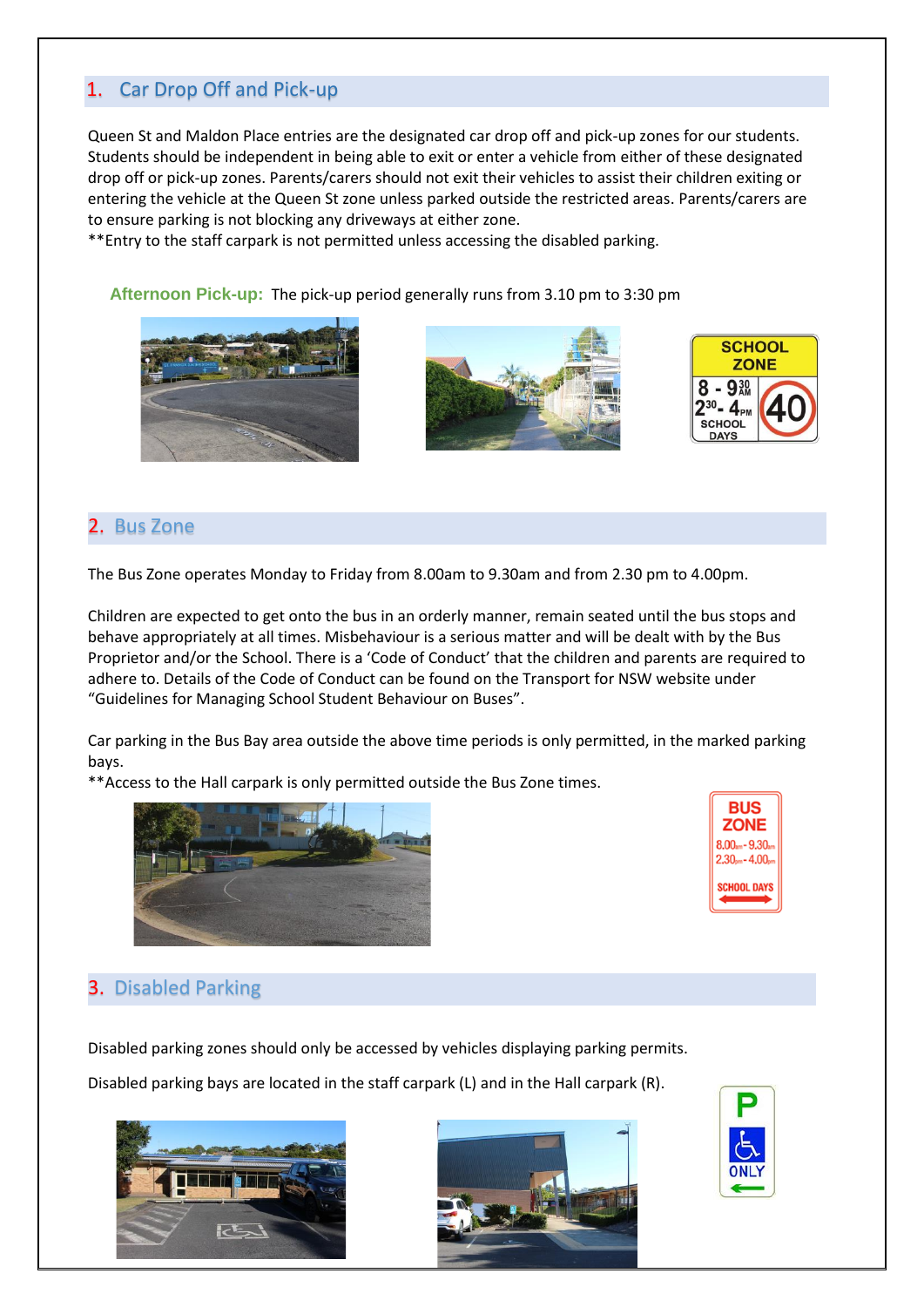#### 4. Bike Riders

All children must walk their bikes, scooters or skateboards into and out of the school grounds via the gate near the Maintenance Shed on our eastern boundary. The bike racks are located on the eastern side of the Hall. At the end of the day, bike riders line up as a group in the Hall and are dismissed with walkers at 3:15pm.



#### 5. Staff Parking

This zone is available solely for staff access. Parents are requested not to access this zone unless requiring access to the disabled parking bay.



#### 6. Parent Parking

Parent parking is available in the Hall carpark and the Bus bay area outside the bus zone operating times.

Alternate parking is available in Queen St. Please be mindful that all roads surrounding and adjoining the school are signed and subject to School Zone Road Restrictions from 8.00am to 9:30am in the morning and 2:30pm to 4.00pm in the afternoon on all school days.

Speed limits of 40km/h are enforced during these times.

#### 7. Seat Belts

Children aged from 4 years but under 7 years of age cannot travel in the front seat of a vehicle unless all other back seats are occupied by children younger than 7 years of age in an approved child restraint or booster seat.

Research shows that school-aged children under 12 are safer travelling in the rear seat of your vehicle. Each child must be firmly buckled into an appropriate seat belt or child restraint.

*Tip:* Try to make a rule that every child passenger must be securely buckled into a seat belt or child restraint before you start the car. Assist your young child to buckle up and always check the buckle.